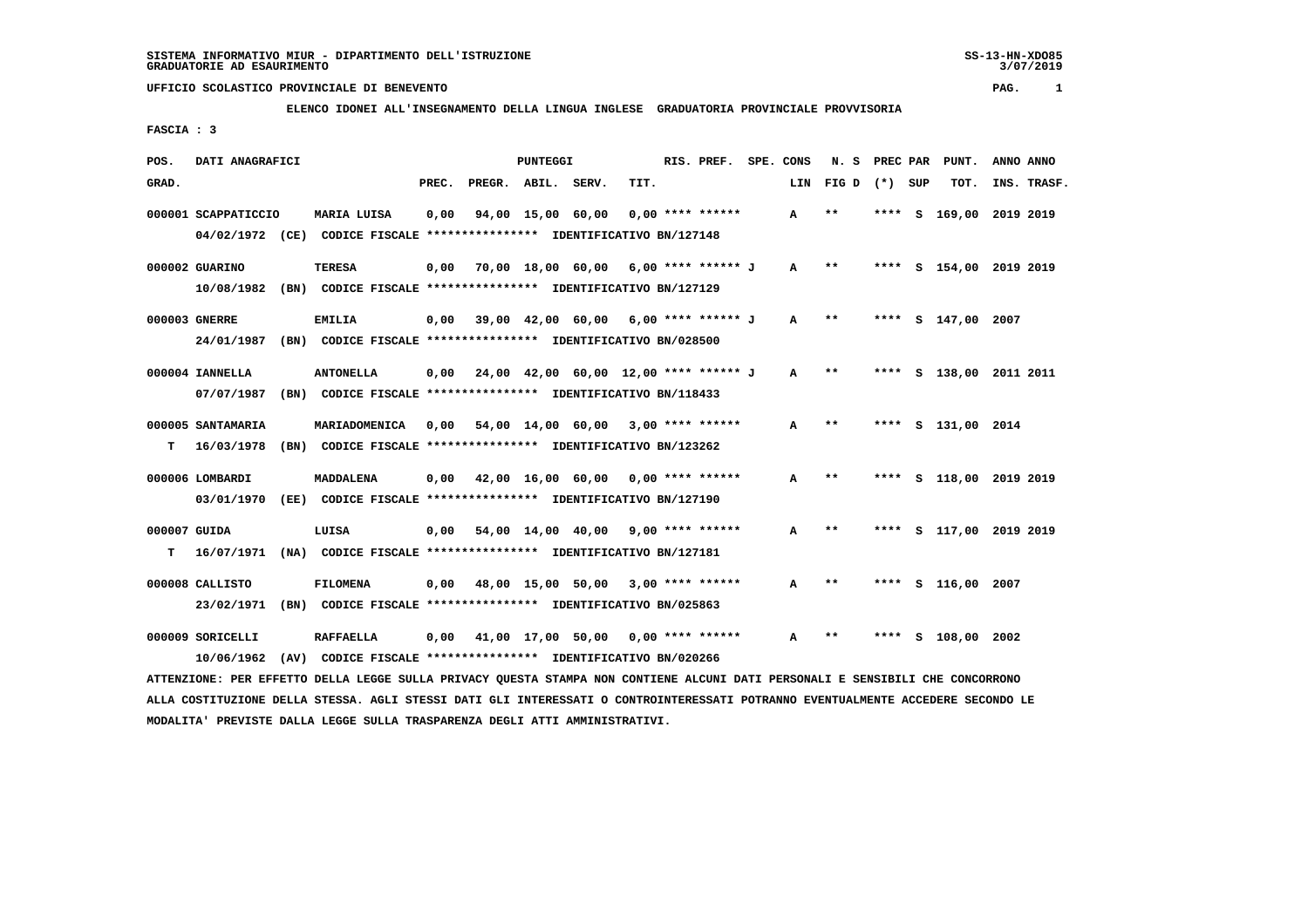**ELENCO IDONEI ALL'INSEGNAMENTO DELLA LINGUA INGLESE GRADUATORIA PROVINCIALE PROVVISORIA**

 **FASCIA : 3**

| POS.  | DATI ANAGRAFICI    |                                                                                                                               |       |                                             | PUNTEGGI |                                                               |      | RIS. PREF. SPE. CONS |              |       |                  | N. S PREC PAR PUNT.         | ANNO ANNO   |
|-------|--------------------|-------------------------------------------------------------------------------------------------------------------------------|-------|---------------------------------------------|----------|---------------------------------------------------------------|------|----------------------|--------------|-------|------------------|-----------------------------|-------------|
| GRAD. |                    |                                                                                                                               | PREC. | PREGR. ABIL. SERV.                          |          |                                                               | TIT. |                      |              |       | LIN FIGD (*) SUP | TOT.                        | INS. TRASF. |
|       | 000010 MARTUCCI    | MARINA                                                                                                                        | 0,00  |                                             |          | 18,00 41,00 48,00 0,00 **** ******* J                         |      |                      | $\mathbf{A}$ |       |                  | ** X **** S 107,00 2002     |             |
|       |                    | 13/07/1978 (BN) CODICE FISCALE *************** IDENTIFICATIVO BN/025260                                                       |       |                                             |          |                                                               |      |                      |              |       |                  |                             |             |
|       | 000011 COCCA       | ANNA MARIA                                                                                                                    |       | 0,00 40,00 15,00 50,00 0,00 **** ******     |          |                                                               |      |                      | $\mathbf{A}$ | $***$ |                  | **** S 105,00 2000          |             |
|       |                    | 01/04/1968 (BN) CODICE FISCALE *************** IDENTIFICATIVO BN/020306                                                       |       |                                             |          |                                                               |      |                      |              |       |                  |                             |             |
|       | 000012 MARINARO    | <b>GEMMA</b>                                                                                                                  | 0,00  |                                             |          | 3,00 41,00 54,00 6,00 **** ****** J A ** X **** S 104,00 2009 |      |                      |              |       |                  |                             |             |
|       |                    | 22/04/1977 (BN) CODICE FISCALE *************** IDENTIFICATIVO BN/116067                                                       |       |                                             |          |                                                               |      |                      |              |       |                  |                             |             |
|       | 000013 FEDERICI    | <b>VERUSKA</b>                                                                                                                |       | $0,00$ 22,00 13,00 48,00 9,00 **** ******   |          |                                                               |      |                      | A            | $***$ | **** S           | 92,00 2019 2019             |             |
| т     | 25/07/1980         | (BN) CODICE FISCALE **************** IDENTIFICATIVO BN/127172                                                                 |       |                                             |          |                                                               |      |                      |              |       |                  |                             |             |
|       | 000014 SCIOSCIA    | ANGELICA MELA 0,00 24,00 15,00 48,00 3,00 **** ******                                                                         |       |                                             |          |                                                               |      |                      | A            | $* *$ | **** S           | 90,00 2014                  |             |
| T.    |                    | 26/08/1974 (EE) CODICE FISCALE **************** IDENTIFICATIVO BN/121690                                                      |       |                                             |          |                                                               |      |                      |              |       |                  |                             |             |
|       | 000015 SPADA       | <b>MARIALUISA</b>                                                                                                             |       | $0,00$ 21,00 16,00 48,00 3,00 **** ****** J |          |                                                               |      |                      | $\mathbf{A}$ | $**$  | **** S           | 88,00 2002                  |             |
|       |                    | 02/05/1973 (BN) CODICE FISCALE *************** IDENTIFICATIVO BN/025463                                                       |       |                                             |          |                                                               |      |                      |              |       |                  |                             |             |
|       | 000016 PIACQUADIO  | <b>LINA</b>                                                                                                                   | 0,00  |                                             |          | 27,00 0,00 60,00 0,00 **** ****** J                           |      |                      | A            | $* *$ | **** S           | 87,00 2014                  |             |
| т     |                    | 30/08/1970 (BN) CODICE FISCALE **************** IDENTIFICATIVO BN/121202                                                      |       |                                             |          |                                                               |      |                      |              |       |                  |                             |             |
|       | 000017 MANGANIELLO | <b>SIMONA</b>                                                                                                                 |       | $0,00$ 18,00 15,00 44,00 0,00 **** ******   |          |                                                               |      |                      | A            | $***$ | **** S           | 77,00 2019                  |             |
|       |                    | 20/03/1979 (BN) CODICE FISCALE *************** IDENTIFICATIVO BN/025966                                                       |       |                                             |          |                                                               |      |                      |              |       |                  |                             |             |
|       | 000018 SIMEONE     | <b>ANTONELLA</b>                                                                                                              | 0,00  |                                             |          | 9,00 14,00 47,00 0,00 **** ****** A                           |      |                      |              |       |                  | ** X **** S 70,00 2019 2019 |             |
|       | 06/10/1970         | (PV) CODICE FISCALE **************** IDENTIFICATIVO BN/127114                                                                 |       |                                             |          |                                                               |      |                      |              |       |                  |                             |             |
|       |                    | ATTENZIONE: PER EFFETTO DELLA LEGGE SULLA PRIVACY OUESTA STAMPA NON CONTIENE ALCUNI DATI PERSONALI E SENSIBILI CHE CONCORRONO |       |                                             |          |                                                               |      |                      |              |       |                  |                             |             |

 **ALLA COSTITUZIONE DELLA STESSA. AGLI STESSI DATI GLI INTERESSATI O CONTROINTERESSATI POTRANNO EVENTUALMENTE ACCEDERE SECONDO LE MODALITA' PREVISTE DALLA LEGGE SULLA TRASPARENZA DEGLI ATTI AMMINISTRATIVI.**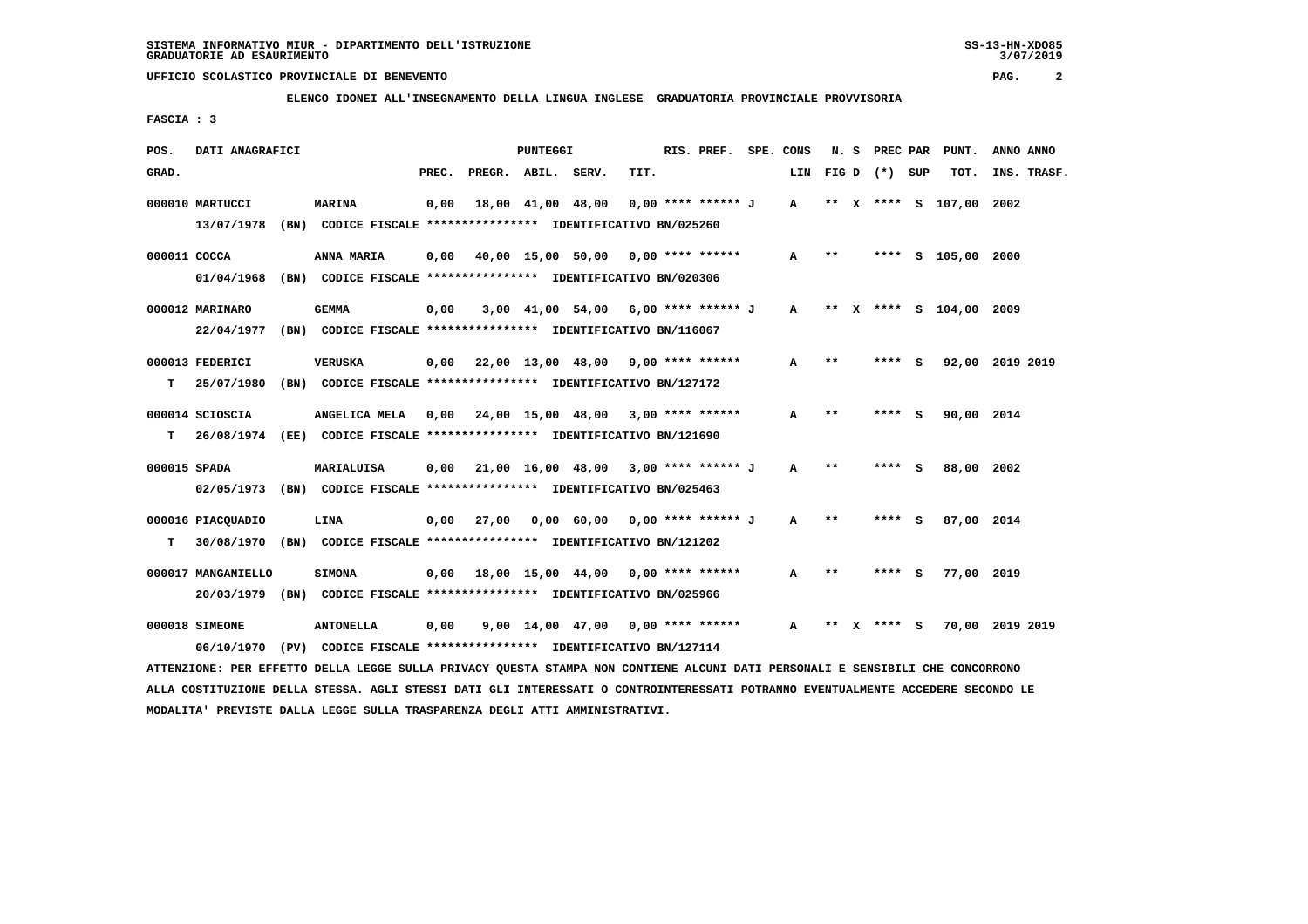**ELENCO IDONEI ALL'INSEGNAMENTO DELLA LINGUA INGLESE GRADUATORIA PROVINCIALE PROVVISORIA**

 **FASCIA : 3**

| POS.        | DATI ANAGRAFICI   |                                                               |       | <b>PUNTEGGI</b>    |  |                                      | RIS. PREF. | SPE. CONS        |  | N. S         | PREC PAR    |                 | PUNT. | ANNO ANNO  |                 |
|-------------|-------------------|---------------------------------------------------------------|-------|--------------------|--|--------------------------------------|------------|------------------|--|--------------|-------------|-----------------|-------|------------|-----------------|
| GRAD.       |                   |                                                               | PREC. | PREGR. ABIL. SERV. |  |                                      | TIT.       |                  |  | LIN          |             | FIG D $(*)$ SUP |       | TOT.       | INS. TRASF.     |
|             | 000019 NOVIZIO    | PATRIZIA                                                      | 0,00  |                    |  | $0,00$ 13,00 56,00                   |            | 0,00 **** ****** |  | A            | $* *$       | ****            | - S   | 69,00      | 2019 2019       |
| т           | 15/01/1981        | (BN) CODICE FISCALE **************** IDENTIFICATIVO BN/127160 |       |                    |  |                                      |            |                  |  |              |             |                 |       |            |                 |
|             | 000020 PACELLI    | <b>DANIELA</b>                                                | 0,00  |                    |  | $6,00$ 15,00 44,00 0,00 **** ******  |            |                  |  | A            | $* *$       | **** S          |       | 65,00 2019 |                 |
|             | 13/08/1970        | (BN) CODICE FISCALE **************** IDENTIFICATIVO BN/123551 |       |                    |  |                                      |            |                  |  |              |             |                 |       |            |                 |
|             | 000021 CALABRESE  | INES GIUSEPPI                                                 | 0,00  |                    |  | 11,00 15,00 38,00 0,00 **** ******   |            |                  |  | A            | **          | **** S          |       |            | 64,00 2003 2003 |
|             | 19/08/1970        | (BN) CODICE FISCALE **************** IDENTIFICATIVO BN/025944 |       |                    |  |                                      |            |                  |  |              |             |                 |       |            |                 |
|             | 000022 PARADISI   | <b>ALBERTA</b>                                                | 0,00  |                    |  | $3,00$ 16,00 42,00 0,00 **** ******  |            |                  |  | A            | $**$        | **** S          |       | 61,00 2007 |                 |
|             | 22/01/1966        | (NA) CODICE FISCALE **************** IDENTIFICATIVO BN/028683 |       |                    |  |                                      |            |                  |  |              |             |                 |       |            |                 |
|             | 000023 CASIERO    | <b>MARIA GRAZIA</b>                                           | 0,00  | 39,00 17,00 0,00   |  |                                      |            | 3,00 **** ****** |  | A            | $***$<br>X. | **** S          |       |            | 59,00 2011 2011 |
|             | 02/07/1969        | (BN) CODICE FISCALE **************** IDENTIFICATIVO BN/118344 |       |                    |  |                                      |            |                  |  |              |             |                 |       |            |                 |
|             | 000024 CAPUANO    | ADRIANA                                                       | 0,00  |                    |  | $0.00$ 14.00 38.00 3.00 **** ******  |            |                  |  | A            | $***$       | **** S          |       | 55,00 2019 |                 |
|             | 06/02/1971        | (BN) CODICE FISCALE **************** IDENTIFICATIVO BN/024997 |       |                    |  |                                      |            |                  |  |              |             |                 |       |            |                 |
|             | 000025 NAPOLITANO | <b>CARMELA</b>                                                | 0,00  |                    |  | 12,00 13,00 26,00 3,00 **** ****** J |            |                  |  | $\mathbf{A}$ | $***$       | **** S          |       | 54,00 2014 |                 |
| т           | 18/01/1982        | (BN) CODICE FISCALE **************** IDENTIFICATIVO BN/123425 |       |                    |  |                                      |            |                  |  |              |             |                 |       |            |                 |
| 000026 MAIO |                   | <b>STEFANIA</b>                                               | 0.00  |                    |  | 38,00 15,00 0,00 0,00 **** ******    |            |                  |  | А            | $* *$       | ****            | - S   | 53,00 2019 |                 |
|             | 12/08/1961        | (BN) CODICE FISCALE **************** IDENTIFICATIVO BN/020750 |       |                    |  |                                      |            |                  |  |              |             |                 |       |            |                 |
|             | 000027 CALIFRI    | <b>FIORELLA</b>                                               | 0,00  |                    |  | $6,00$ 16,00 30,00 0,00 **** ******  |            |                  |  | A            | **          |                 | s     | 52,00 2002 |                 |
|             | 09/06/1963        | (SA) CODICE FISCALE **************** IDENTIFICATIVO BN/024962 |       |                    |  |                                      |            |                  |  |              |             |                 |       |            |                 |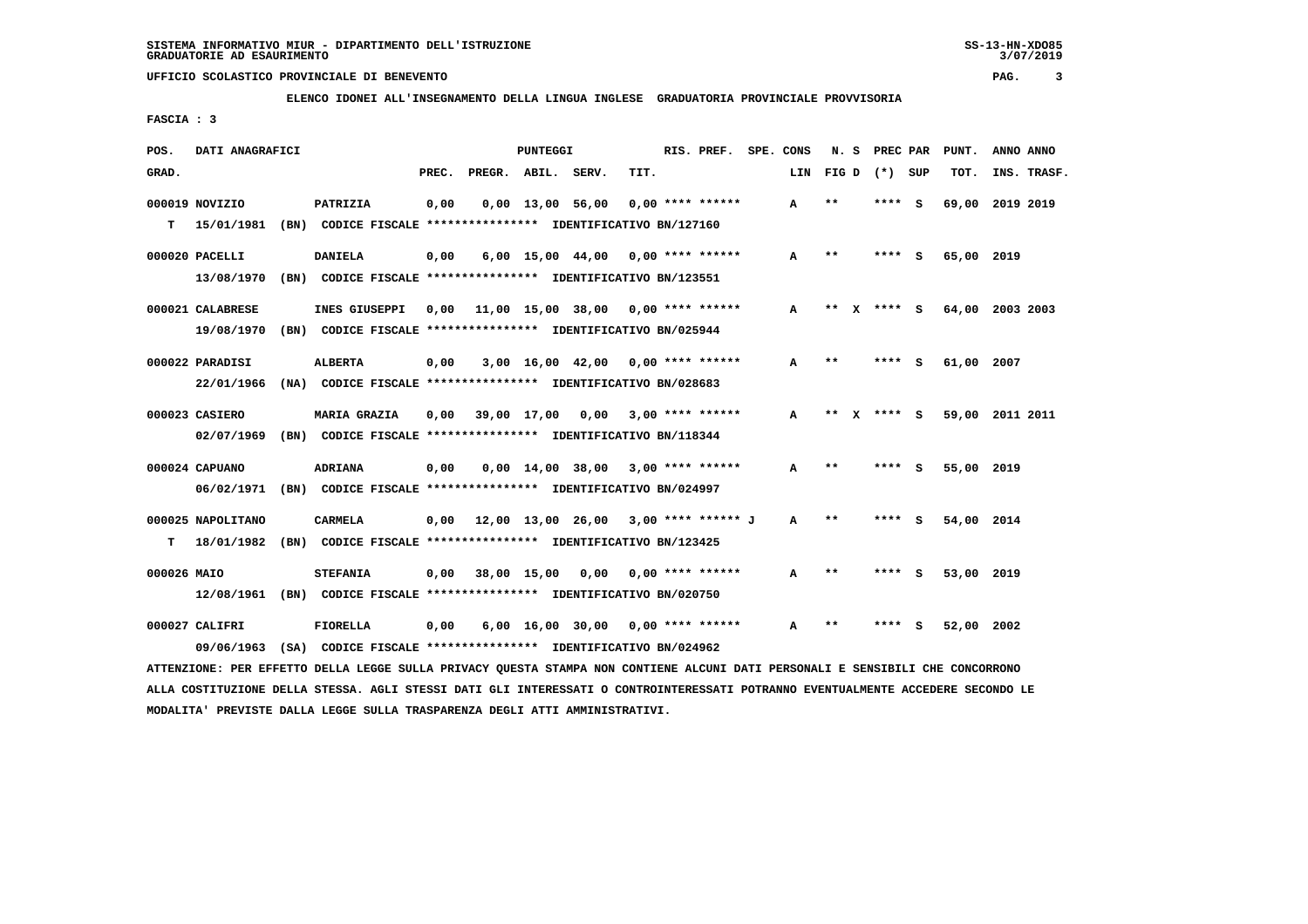**ELENCO IDONEI ALL'INSEGNAMENTO DELLA LINGUA INGLESE GRADUATORIA PROVINCIALE PROVVISORIA**

 **FASCIA : 3**

| POS.  | DATI ANAGRAFICI      |                                                                                                                               |       |                    | PUNTEGGI |      | RIS. PREF. SPE. CONS                |              |                   |               |     | N. S PREC PAR PUNT. | ANNO ANNO   |
|-------|----------------------|-------------------------------------------------------------------------------------------------------------------------------|-------|--------------------|----------|------|-------------------------------------|--------------|-------------------|---------------|-----|---------------------|-------------|
| GRAD. |                      |                                                                                                                               | PREC. | PREGR. ABIL. SERV. |          | TIT. |                                     |              | LIN FIG D (*) SUP |               |     | TOT.                | INS. TRASF. |
|       | 000028 PUZELLA       | <b>ANNA</b>                                                                                                                   | 0,00  |                    |          |      | $0,00$ 13,00 36,00 3,00 **** ****** | $\mathbf{A}$ | $**$              | ****          | - S | 52,00 2014          |             |
|       |                      | T 21/07/1982 (BN) CODICE FISCALE *************** IDENTIFICATIVO BN/123337                                                     |       |                    |          |      |                                     |              |                   |               |     |                     |             |
|       | 000029 COLANTUONI    | <b>FRANCESCA</b>                                                                                                              | 0,00  |                    |          |      | $3,00$ 16,00 29,00 0,00 **** ****** | A            | $* *$             | **** S        |     | 48,00 2019          |             |
|       |                      | 04/10/1964 (BN) CODICE FISCALE *************** IDENTIFICATIVO BN/020699                                                       |       |                    |          |      |                                     |              |                   |               |     |                     |             |
|       | 000030 CATILLO       | <b>ROSA</b>                                                                                                                   | 0,00  |                    |          |      | 3,00 11,00 24,00 6,00 **** ****** J | A            | $* *$             | **** S        |     | 44,00 2014          |             |
| T.    |                      | 08/04/1967 (EE) CODICE FISCALE *************** IDENTIFICATIVO BN/120817                                                       |       |                    |          |      |                                     |              |                   |               |     |                     |             |
|       | 000031 DE CRISTOFARO | <b>SARA</b>                                                                                                                   | 0,00  |                    |          |      | $3,00$ 16,00 24,00 0,00 **** ****** | $\mathbf{A}$ | $***$             | **** S        |     | 43,00 2014          |             |
| T.    |                      | 17/05/1983 (BN) CODICE FISCALE *************** IDENTIFICATIVO BN/122355                                                       |       |                    |          |      |                                     |              |                   |               |     |                     |             |
|       | 000032 D'ALESSIO     | LINA                                                                                                                          | 0,00  |                    |          |      | $0,00$ 15,00 25,00 0,00 **** ****** | A            | $***$             | **** S        |     | 40,00 2007          |             |
|       |                      | 13/11/1963 (BN) CODICE FISCALE *************** IDENTIFICATIVO BN/028337                                                       |       |                    |          |      |                                     |              |                   |               |     |                     |             |
|       | 000033 LONGOBARDI    | ELEONORA PINA 0,00 17,00 14,00 6,00 3,00 **** ******                                                                          |       |                    |          |      |                                     | A            |                   | ** x **** s   |     | 40,00 2014          |             |
| T.    |                      | 03/09/1983 (BN) CODICE FISCALE *************** IDENTIFICATIVO BN/123475                                                       |       |                    |          |      |                                     |              |                   |               |     |                     |             |
|       | 000034 POSSEMATO     | <b>VINCENZA</b>                                                                                                               | 0,00  |                    |          |      | $0.00$ 13.00 14.00 6.00 **** ****** | A            | $* *$             | **** S        |     | 33,00 2014          |             |
| T.    |                      | 25/02/1984 (BN) CODICE FISCALE *************** IDENTIFICATIVO BN/121129                                                       |       |                    |          |      |                                     |              |                   |               |     |                     |             |
|       | $000035$ CIOTTA      | <b>DANIELA</b>                                                                                                                | 0,00  |                    |          |      | 3,00 14,00 12,00 3,00 **** ****** J | $\mathbf{A}$ | $***$             | $***$ S       |     | 32,00 2014          |             |
| T.    |                      | 04/10/1980 (BN) CODICE FISCALE **************** IDENTIFICATIVO BN/123409                                                      |       |                    |          |      |                                     |              |                   |               |     |                     |             |
|       | 000036 BIASCO        | LAURA                                                                                                                         | 0,00  |                    |          |      | $0,00$ 12,00 8,00 12,00 **** ****** | A            |                   | ** $X$ **** S |     | 32,00 2014          |             |
| т     |                      | 01/11/1974 (BN) CODICE FISCALE *************** IDENTIFICATIVO BN/123434                                                       |       |                    |          |      |                                     |              |                   |               |     |                     |             |
|       |                      | ATTENZIONE: PER EFFETTO DELLA LEGGE SULLA PRIVACY OUESTA STAMPA NON CONTIENE ALCUNI DATI PERSONALI E SENSIBILI CHE CONCORRONO |       |                    |          |      |                                     |              |                   |               |     |                     |             |

 **ALLA COSTITUZIONE DELLA STESSA. AGLI STESSI DATI GLI INTERESSATI O CONTROINTERESSATI POTRANNO EVENTUALMENTE ACCEDERE SECONDO LE MODALITA' PREVISTE DALLA LEGGE SULLA TRASPARENZA DEGLI ATTI AMMINISTRATIVI.**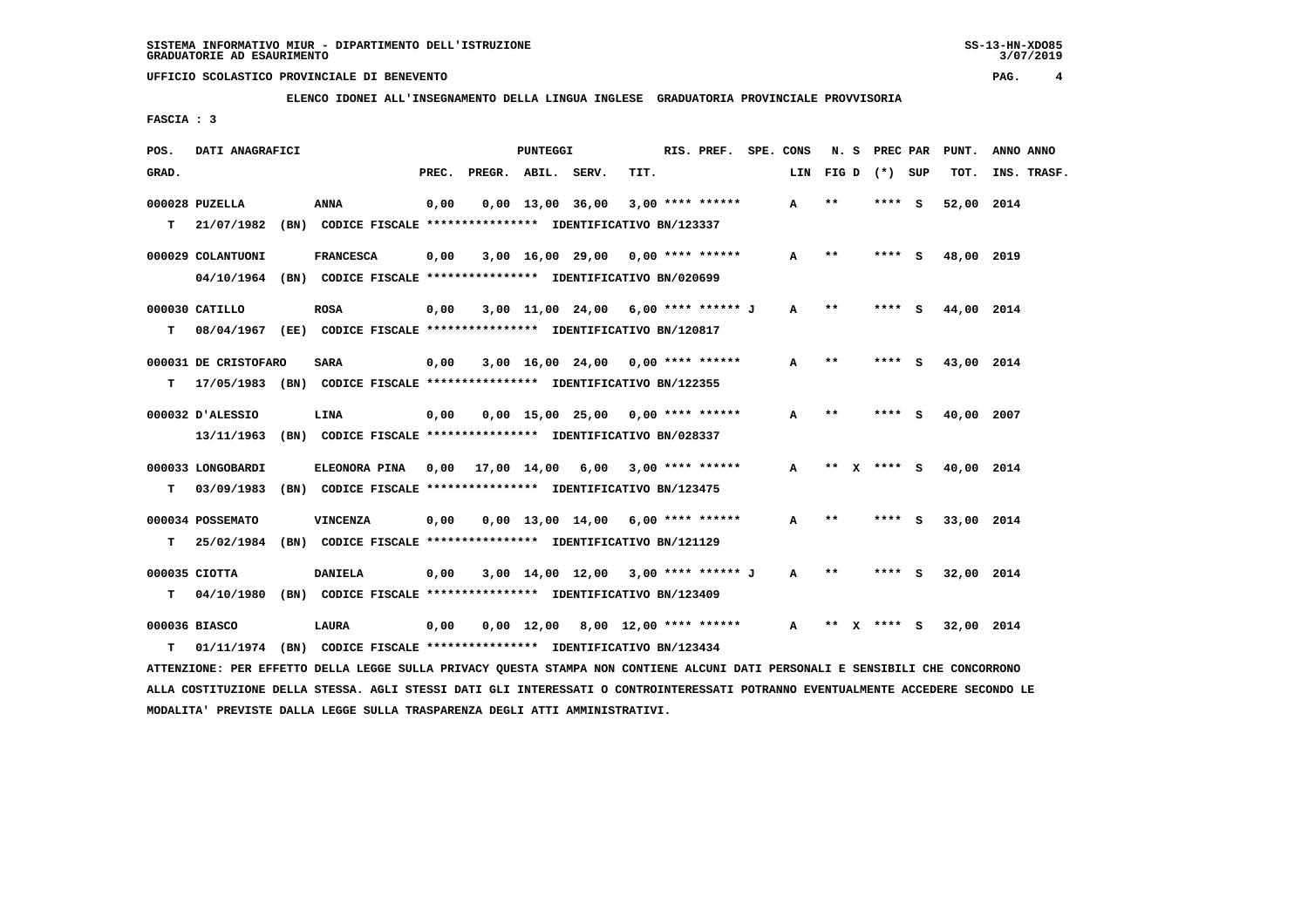**ELENCO IDONEI ALL'INSEGNAMENTO DELLA LINGUA INGLESE GRADUATORIA PROVINCIALE PROVVISORIA**

 **FASCIA : 3**

| POS.        | DATI ANAGRAFICI  |                                                                                                                               |       |                    | PUNTEGGI   |                  |                                       | RIS. PREF. SPE. CONS |   | N.S   |   | PREC PAR          |     | PUNT.      | ANNO ANNO       |
|-------------|------------------|-------------------------------------------------------------------------------------------------------------------------------|-------|--------------------|------------|------------------|---------------------------------------|----------------------|---|-------|---|-------------------|-----|------------|-----------------|
| GRAD.       |                  |                                                                                                                               | PREC. | PREGR. ABIL. SERV. |            |                  | TIT.                                  |                      |   |       |   | LIN FIG D (*) SUP |     | TOT.       | INS. TRASF.     |
|             | 000037 ZERRILLO  | <b>STEFANIA</b>                                                                                                               | 0,00  |                    |            | 16,00 14,00 0,00 |                                       | $0.00$ **** ******   | A | $***$ |   | ****              | - 5 | 30,00      | 2002            |
|             | 21/09/1974       | (BN) CODICE FISCALE **************** IDENTIFICATIVO BN/025557                                                                 |       |                    |            |                  |                                       |                      |   |       |   |                   |     |            |                 |
|             | 000038 RAZZANO   | <b>ROMINA</b>                                                                                                                 | 0,00  |                    |            |                  | $0.00$ 11.00 16.00 3.00 **** ******   |                      | A | $* *$ |   | ****              | - S | 30,00 2014 |                 |
|             |                  | T 21/05/1974 (BN) CODICE FISCALE *************** IDENTIFICATIVO BN/121100                                                     |       |                    |            |                  |                                       |                      |   |       |   |                   |     |            |                 |
|             | 000039 PENNUCCI  | <b>ELVIRA</b>                                                                                                                 | 0,00  |                    |            |                  | $0.00$ 17.00 12.00 0.00 **** ******   |                      | A |       |   | ** x **** S       |     | 29,00 2014 |                 |
| т           | 09/11/1967       | (BN) CODICE FISCALE *************** IDENTIFICATIVO BN/123479                                                                  |       |                    |            |                  |                                       |                      |   |       |   |                   |     |            |                 |
|             | 000040 TIRINO    | <b>GIOVANNA</b>                                                                                                               | 0,00  |                    |            |                  | $0.00$ 15.00 $0.00$ 12.00 **** ****** |                      | A | **    | x | $***$ S           |     |            | 27,00 2019 2019 |
| т           | 04/03/1984       | (NA) CODICE FISCALE **************** IDENTIFICATIVO BN/127115                                                                 |       |                    |            |                  |                                       |                      |   |       |   |                   |     |            |                 |
|             | 000041 TINESSA   | <b>BEATRICE</b>                                                                                                               | 0,00  |                    |            |                  | $3,00$ 15,00 0,00 9,00 **** ******    |                      | А | $***$ |   | ****              | - S |            | 27,00 2019 2019 |
|             |                  | 04/04/1977 (BN) CODICE FISCALE *************** IDENTIFICATIVO BN/127145                                                       |       |                    |            |                  |                                       |                      |   |       |   |                   |     |            |                 |
| 000042 MOIO |                  | ANNALISA                                                                                                                      | 0,00  |                    |            |                  | $0,00$ 15,00 12,00 0,00 **** ******   |                      | A | $***$ |   | **** S            |     |            | 27,00 2019 2019 |
|             |                  | 09/01/1972 (NA) CODICE FISCALE *************** IDENTIFICATIVO BN/127157                                                       |       |                    |            |                  |                                       |                      |   |       |   |                   |     |            |                 |
|             | 000043 BOVINO    | <b>ROMINA</b>                                                                                                                 | 0,00  |                    |            |                  | $0.00$ 16.00 0.00 10.00 **** ******   |                      | A | $* *$ |   | ****              | - S | 26,00 2019 |                 |
|             | 12/05/1970       | (BN) CODICE FISCALE **************** IDENTIFICATIVO BN/025862                                                                 |       |                    |            |                  |                                       |                      |   |       |   |                   |     |            |                 |
|             | 000044 LOMBARDO  | <b>RAFFAELLA</b>                                                                                                              | 0,00  |                    |            |                  | $0.00$ 11.00 8.00 6.00 **** ******    |                      | A | $**$  |   | **** S            |     | 25,00 2014 |                 |
| т           | 01/01/1976       | (BN) CODICE FISCALE **************** IDENTIFICATIVO BN/121306                                                                 |       |                    |            |                  |                                       |                      |   |       |   |                   |     |            |                 |
|             | 000045 SANGIUOLO | MARIANGELA                                                                                                                    | 0,00  |                    | 9,00 16,00 |                  | $0.00$ $0.00$ **** ******             |                      | A | $* *$ |   |                   | s   |            | 25,00 2019 2004 |
|             | 09/07/1974       | (BN) CODICE FISCALE **************** IDENTIFICATIVO BN/026354                                                                 |       |                    |            |                  |                                       |                      |   |       |   |                   |     |            |                 |
|             |                  | ATTENZIONE: PER EFFETTO DELLA LEGGE SULLA PRIVACY QUESTA STAMPA NON CONTIENE ALCUNI DATI PERSONALI E SENSIBILI CHE CONCORRONO |       |                    |            |                  |                                       |                      |   |       |   |                   |     |            |                 |

 **ALLA COSTITUZIONE DELLA STESSA. AGLI STESSI DATI GLI INTERESSATI O CONTROINTERESSATI POTRANNO EVENTUALMENTE ACCEDERE SECONDO LE MODALITA' PREVISTE DALLA LEGGE SULLA TRASPARENZA DEGLI ATTI AMMINISTRATIVI.**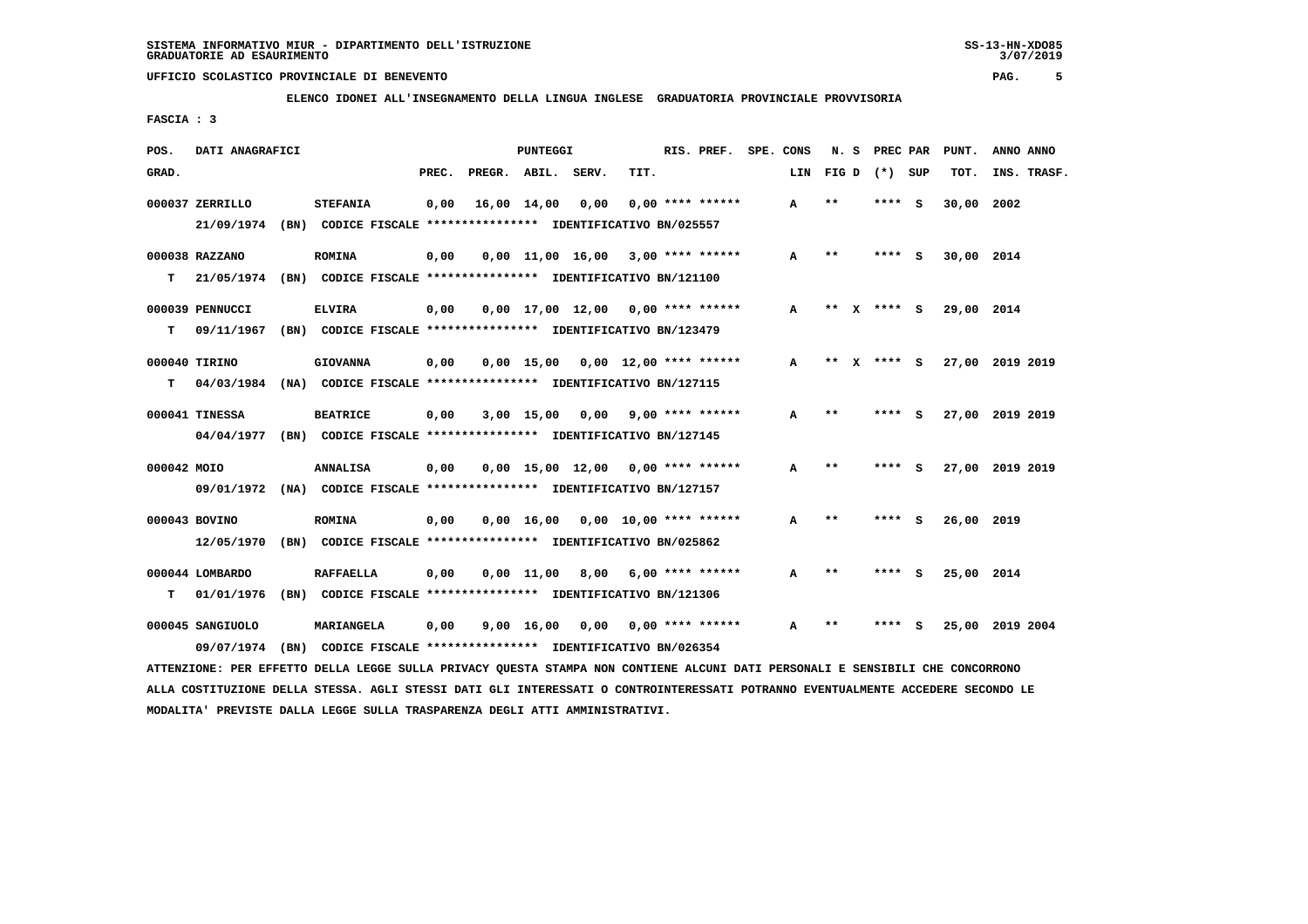**ELENCO IDONEI ALL'INSEGNAMENTO DELLA LINGUA INGLESE GRADUATORIA PROVINCIALE PROVVISORIA**

 **FASCIA : 3**

| POS.         | DATI ANAGRAFICI  |                                                                          |       |              | <b>PUNTEGGI</b> |                                    | RIS. PREF. | SPE. CONS          |  | N.S |       | PREC PAR | PUNT.        | ANNO ANNO       |           |             |
|--------------|------------------|--------------------------------------------------------------------------|-------|--------------|-----------------|------------------------------------|------------|--------------------|--|-----|-------|----------|--------------|-----------------|-----------|-------------|
| GRAD.        |                  |                                                                          | PREC. | PREGR. ABIL. |                 | SERV.                              | TIT.       |                    |  | LIN | FIG D | $(*)$    | SUP          | TOT.            |           | INS. TRASF. |
|              | 000046 GRASSO    | <b>BRUNELLA</b>                                                          | 0,00  |              | 9,00 16,00      | 0,00                               |            | $0,00$ **** ****** |  | A   | $* *$ | ****     | - S          | 25,00           | 2019 2019 |             |
|              | 24/12/1978       | (BN) CODICE FISCALE **************** IDENTIFICATIVO BN/127180            |       |              |                 |                                    |            |                    |  |     |       |          |              |                 |           |             |
|              | 000047 D ALESSIO | GIUSI                                                                    | 0,00  |              | $6,00$ 15,00    | $0,00$ 2,00 **** ******            |            |                    |  | А   | $***$ | ****     | s            | 23,00 2007 2007 |           |             |
|              | 22/01/1977       | (BN) CODICE FISCALE **************** IDENTIFICATIVO BN/028327            |       |              |                 |                                    |            |                    |  |     |       |          |              |                 |           |             |
| 000048 TOPO  |                  | <b>GIOVANNA</b>                                                          | 0,00  |              | $0.00$ 12.00    | 8,00 3,00 **** ******              |            |                    |  | A   | **    | ****     | $\mathbf{s}$ | 23,00 2019      |           |             |
|              | 22/06/1968       | (BN) CODICE FISCALE **************** IDENTIFICATIVO BN/116182            |       |              |                 |                                    |            |                    |  |     |       |          |              |                 |           |             |
|              | 000049 GIARDULLO | <b>MARINA</b>                                                            | 0,00  |              | 8,00 14,00      | 0,00                               |            | $0.00$ **** ****** |  | A   | $* *$ | **** S   |              | 22,00 2007 2007 |           |             |
|              | 23/10/1964       | (NA) CODICE FISCALE **************** IDENTIFICATIVO BN/028495            |       |              |                 |                                    |            |                    |  |     |       |          |              |                 |           |             |
|              | 000050 CALANDRO  | <b>ROSSELLA</b>                                                          | 0,00  |              |                 | 3,00 16,00 2,00                    |            | $0.00$ **** ****** |  | A   | $* *$ | **** S   |              | 21,00 2002      |           |             |
|              |                  | 09/12/1979 (PA) CODICE FISCALE *************** IDENTIFICATIVO BN/024945  |       |              |                 |                                    |            |                    |  |     |       |          |              |                 |           |             |
| 000051 MANZO |                  | <b>NUNZIA</b>                                                            | 0,00  |              |                 | $0.00$ 11.00 4.00 6.00 **** ****** |            |                    |  | A   | $* *$ | **** S   |              | 21,00 2014      |           |             |
| т            |                  | 10/11/1974 (SA) CODICE FISCALE **************** IDENTIFICATIVO BN/120826 |       |              |                 |                                    |            |                    |  |     |       |          |              |                 |           |             |
|              | 000052 NARCISO   | <b>STEFANIA</b>                                                          | 0,00  |              | 4,00 14,00      | 0,00                               |            | $3.00$ **** ****** |  | А   | $***$ | ****     | - S          | 21,00 2019 2019 |           |             |
| т            | 09/05/1981       | (TO) CODICE FISCALE **************** IDENTIFICATIVO BN/127159            |       |              |                 |                                    |            |                    |  |     |       |          |              |                 |           |             |
|              | 000053 ESPOSITO  | <b>ANGELINA</b>                                                          | 0,00  |              | $3,00$ 12,00    | 0,00                               |            | $3,00$ **** ****** |  | А   | * *   | ****     | - S          | 18,00 2014      |           |             |
| т            | 28/07/1972       | (BN) CODICE FISCALE **************** IDENTIFICATIVO BN/120932            |       |              |                 |                                    |            |                    |  |     |       |          |              |                 |           |             |
|              | 000054 COLARUSSO | <b>ANTONIETTA</b>                                                        | 0,00  |              | 0.00 15.00      | 2,00                               |            | $0.00$ **** ****** |  | A   |       | **** S   |              | 17,00           | 2002      |             |
|              | 27/04/1977       | (BN) CODICE FISCALE **************** IDENTIFICATIVO BN/024964            |       |              |                 |                                    |            |                    |  |     |       |          |              |                 |           |             |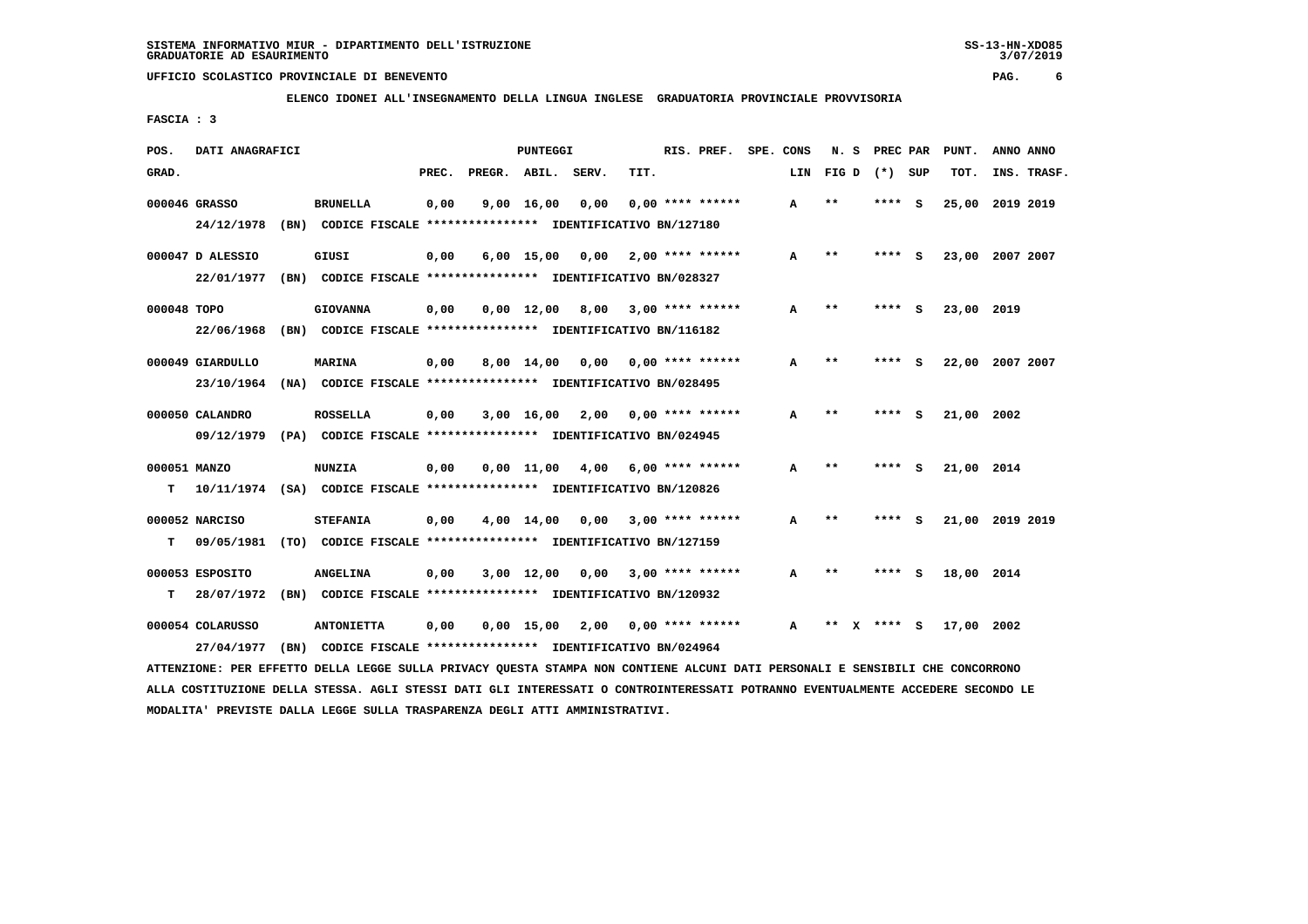**ELENCO IDONEI ALL'INSEGNAMENTO DELLA LINGUA INGLESE GRADUATORIA PROVINCIALE PROVVISORIA**

 **FASCIA : 3**

| POS.  | DATI ANAGRAFICI   |                                                                                                                       |       |              | <b>PUNTEGGI</b>    |                                     |      | RIS. PREF.                | SPE. CONS | N. S       | PREC PAR       |          | PUNT.           | ANNO ANNO |             |
|-------|-------------------|-----------------------------------------------------------------------------------------------------------------------|-------|--------------|--------------------|-------------------------------------|------|---------------------------|-----------|------------|----------------|----------|-----------------|-----------|-------------|
| GRAD. |                   |                                                                                                                       | PREC. | PREGR. ABIL. |                    | SERV.                               | TIT. |                           | LIN       |            | FIGD $(*)$ SUP |          | TOT.            |           | INS. TRASF. |
|       | 000055 MARTINI    | SONIA                                                                                                                 | 0,00  |              | $3,00$ 14,00       | 0.00                                |      | $0.00$ **** ******        | A         | $***$<br>x | **** S         |          | 17,00           | 2014      |             |
| т     | 19/08/1977        | (BN) CODICE FISCALE **************** IDENTIFICATIVO BN/123358                                                         |       |              |                    |                                     |      |                           |           |            |                |          |                 |           |             |
|       |                   |                                                                                                                       |       |              |                    |                                     |      |                           |           |            |                |          |                 |           |             |
|       | 000056 D'AGOSTO   | <b>ANNA</b>                                                                                                           | 0,00  |              | $0,00 \quad 11,00$ | 0,00                                |      | $6.00$ **** ******        | A         | $**$       |                |          | 17,00           | 2019 2019 |             |
| т     | 25/11/1975        | (BN) CODICE FISCALE **************** IDENTIFICATIVO BN/127138                                                         |       |              |                    |                                     |      |                           |           |            |                |          |                 |           |             |
|       | 000057 CIARLEGLIO | <b>DALINA</b>                                                                                                         | 0,00  |              | 4,00 12,00         | 0,00                                |      | 0,00 **** ******          | A         | $**$       | **** S         |          | 16,00 2007 2007 |           |             |
|       | 09/07/1979        | (BN) CODICE FISCALE **************** IDENTIFICATIVO BN/028288                                                         |       |              |                    |                                     |      |                           |           |            |                |          |                 |           |             |
|       |                   |                                                                                                                       |       |              |                    |                                     |      |                           |           |            |                |          |                 |           |             |
|       | 000058 MOBILIA    | MARIA VITTORI                                                                                                         | 0,00  |              | 0,00 16,00         | 0,00                                |      | $0.00$ **** ******        | A         | $* *$      | ****           | - S      | 16,00 2019 2019 |           |             |
|       | 20/10/1960        | (BN) CODICE FISCALE **************** IDENTIFICATIVO BN/127100                                                         |       |              |                    |                                     |      |                           |           |            |                |          |                 |           |             |
|       | 000059 SANNINO    | <b>ANNAMARIA</b>                                                                                                      | 0,00  |              | $0,00 \quad 16,00$ | 0,00                                |      | $0.00$ **** ******        | A         | $* *$      | ****           | - S      | 16,00 2019      |           |             |
|       | 15/01/1969        | (BN) CODICE FISCALE **************** IDENTIFICATIVO BN/021127                                                         |       |              |                    |                                     |      |                           |           |            |                |          |                 |           |             |
|       |                   |                                                                                                                       |       |              |                    |                                     |      |                           |           |            |                |          |                 |           |             |
|       | 000060 DE SAPIO   | <b>GERARDA</b>                                                                                                        | 0,00  |              | 0.00 15.00         |                                     |      | $0.00$ $0.00$ **** ****** | A         | $* *$      | ****           | - S      | 15,00 2014      |           |             |
| T.    | 21/04/1975        | (AV) CODICE FISCALE **************** IDENTIFICATIVO BN/121015                                                         |       |              |                    |                                     |      |                           |           |            |                |          |                 |           |             |
|       | 000061 DI LELLA   | <b>GIOVANNA</b>                                                                                                       | 0,00  |              | $0,00$ 15,00       | 0,00                                |      | 0,00 **** ******          | A         | $* *$      | ****           | - 5      | 15,00 2019 2005 |           |             |
|       | 17/12/1965        | (BN) CODICE FISCALE **************** IDENTIFICATIVO BN/027556                                                         |       |              |                    |                                     |      |                           |           |            |                |          |                 |           |             |
|       |                   |                                                                                                                       |       |              |                    |                                     |      |                           |           |            |                |          |                 |           |             |
|       | 000062 GIGANTE    | <b>CATERINA</b>                                                                                                       | 0,00  | 0.00         | 6,00               | 0.00                                |      | $0.00$ **** ******        | A         | $* *$      | ****           | <b>S</b> | 6,00            | 2007      |             |
| s     | 23/04/1986        | (BN) CODICE FISCALE **************** IDENTIFICATIVO BN/028496                                                         |       |              |                    |                                     |      |                           |           |            |                |          |                 |           |             |
|       | 000063 FRAGNITO   | <b>MARA</b>                                                                                                           | 0,00  |              |                    | $3,00$ 16,00 60,00 0,00 **** ****** |      |                           | в         | $* *$      | ****           | - S      | 79,00 2014      |           |             |
| т     | 27/02/1980        | (TO) CODICE FISCALE **************** IDENTIFICATIVO BN/123250                                                         |       |              |                    |                                     |      |                           |           |            |                |          |                 |           |             |
|       |                   | LANSIFALIS ASA MENGANA ANTIA TUANG AUFLA ANTULAU AUGANA ANALIAA UAU AAUGESUS ALAHIT AANT ANA ANALAHATI AUG AAUGAANAUG |       |              |                    |                                     |      |                           |           |            |                |          |                 |           |             |